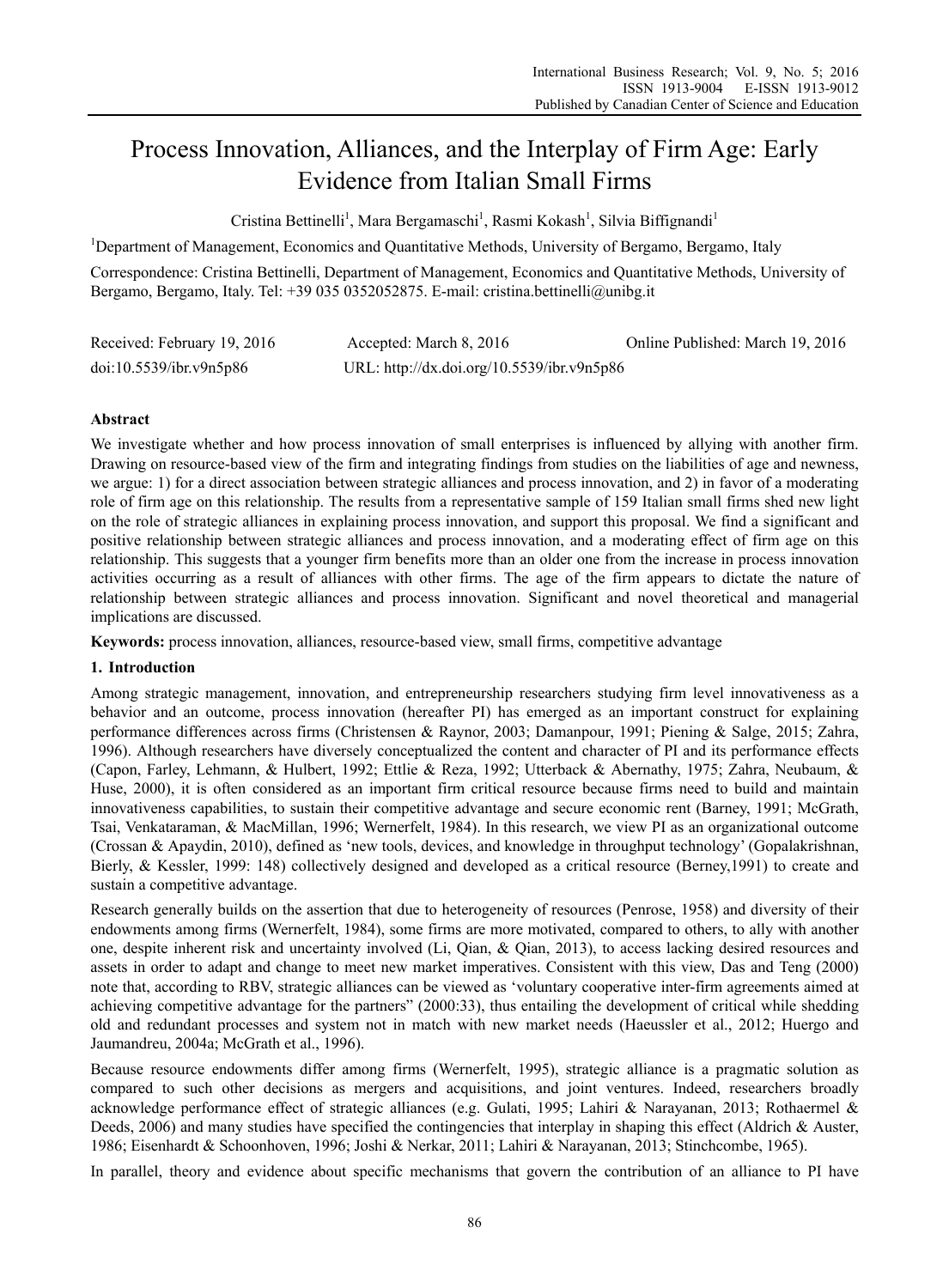generally been lacking. Specifically, while it is acknowledged that, in order to implement process innovation SMEs may have alternatives to internal development that enable them to bridge the resource gap that exists with large firms (Miles, Preece, & Baetz, 1999), there remains a need to better understand what specific role a strategic alliance may have on process innovation (Edwards, Delbridge, & Munday, 2005). In an effort to enrich theoretical understanding of alliances and PI, we propose a deeper explanation based on the premise that PI, from a resource -based perspective, represents a value-creating resource combination (Mendoza Moheno, Hernández Calzada, & Salazar Hernández, 2014; Piening & Salge, 2015).

Specifically, companies, particularly small and young, constantly face the challenge to ensure to have access to critical resources, such as PI, necessary to build and maintain a competitive position in their market. Scholars agree that such a challenge can be attributed to differences in resource endowment (Wernerfelt, 1995) and to such liability attributes as age and size (Aldrich & Auster, 1986; Stinchcombe, 1965).

By and large, managers of younger and small companies may find themselves in greater need and motivation, as compared to older and larger ones, to pursue strategic collaboration with another firm to alleviate the pressure of the latter challenges (Colombo, Grilli, Murtinu, Piscitello, & Piva, 2009; Hughes, Morgan, Ireland, & Hughes, 2014). Managers pursue these strategic actions to ensure access to otherwise inaccessible valuable resources, achieve more operational and commercial efficiencies, have enhanced legitimacy, and share investment risks (Andreini, 2010; Andreini & Pedeliento, 2014). For the allying firm, to have access to these valuable resources will not only complement resources it already has but also foster its competitive and economic growth (Ramanathan, Seth, & Thomas, 1997). Collectively, these resources could allow the company to enhance its innovativeness and competitive aspiration of developing and offering novel products and services and to ensure better fit within its dynamic environment (Doz & Hamel, 1998). Consistent with this stance, research on liabilities of age and newness implicitly indicates that resources are essential in building and sustaining a firm's competitive advantage and economic rent (McGrath et al., 1996), and that process innovation is one of the drivers. According to the liability of age, scholars have emphasized that young firms need to collaborate with others to sustain competitive advantage and ensure survival (Aldrich & Auster, 1986).

Therefore, in this research we investigate 1) whether and how, in small firms, an alliance formation influences process innovation and 2) how firm age influences this relationship. Building on resource-based view (RBV), and integrating literatures on liabilities of age (Aldrich & Auster, 1986; Aldrich & Fiol, 1994; Stinchcombe, 1965) we argue for a direct association between a strategic alliance and process innovation [framed in this this research as an outcome] (Crossan & Apaydin, 2010; Damanpour, 1991). We further suggest that to have a clear picture of the relationship between a strategic alliance and process innovation, it is fundamental to account for a key feature such as the age of a firm. Empirically, we test our proposed hypotheses on a sample of Italian small firms and find support for our main arguments. Our choice to focus on a context of small firms allows us to explain the development of PI in a context where strategic decisions and implementation of innovative processes is challenging due to organizational constraints such as access to important resources (Aldrich & Auster, 1986).

The remainder of the paper is organized as follows. In the next section, we differentiate process innovation as a critical resource of the firm in building and sustaining competitive advantage. We then provide an overview of firm-level innovativeness, conceptualized in this research as a process innovation outcome of allying with another firm, and the interplay of age. This is followed by detailed arguments leading to a set of tested hypotheses. Finally, the discussion sets out the implications of our findings for future research.

## **2. Resource-based View and Process Innovation**

The primary virtue of RBV (Penrose, 1958) lies in its ability to describe the actions of a firm vis-à-vis its competitors, while acknowledging its capital (physical, human, and organizational), its resources, endowments of these resources (Barney, 1991; Wernerfelt, 1984), and their skill sets particularly within global dynamics (Hamel, 1991). These bundles of resources and skill sets are idiosyncratic and make the firm's strategic assets. A key success factor is what and how a firm can create and appropriate such valuable assets to build new revenue avenues while sustaining and maximizing benefits from existing ones. RBV further assumes that firms not differ in their endowment of resources skills but also in the scale and scope such resources and capabilities are heterogeneous, and therefore, creating differing competitive advantage (Barney, 1991). Researchers also concur that to build and sustain competitive advantage (Barney, 1991), innovation is a fundamental antecedent to economic rent (McGrath et al., 1996) and particularly with a dominating global competitive atmosphere (Hamel, 1991; Peteraf, 1993). Consistent with this view, Crossan and Apaydin (2010:1155) note that the whole point of innovation is about 'production or adoption, assimilation, and exploitation of a value-added novelty in economic and social spheres; renewal and enlargement of products, services, and markets, development of new methods of production; and establishment of new management systems' collectively form the base to build competitive advantage (McGrath et al., 1996). This is so because '…valuable and rare organizational resources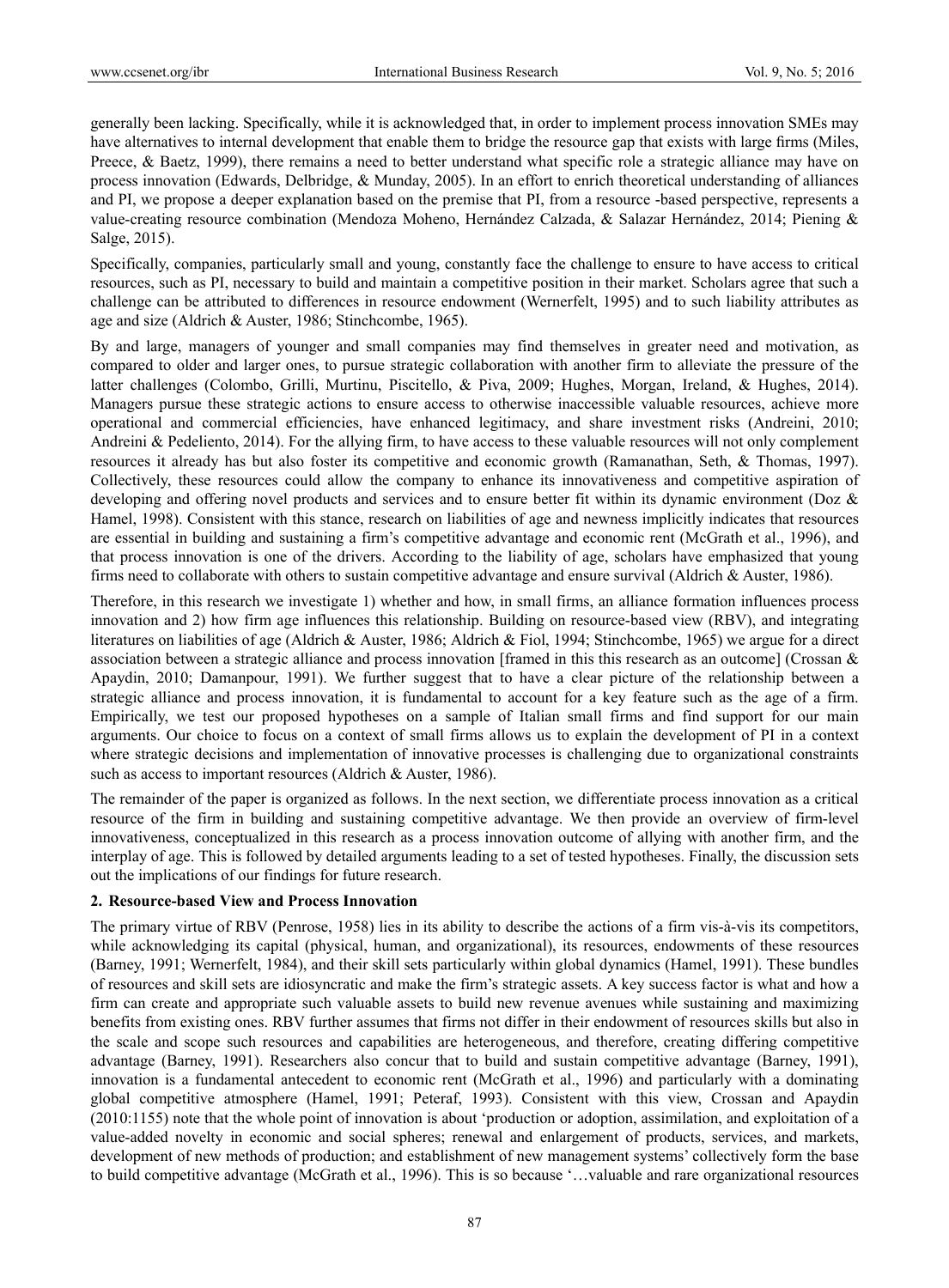can only be a source of sustained competitive advantage if firms that do not possess these resources cannot obtain them' (Barney, 1991, p.107).

This stance echoes with Schumpeterian competition, a state far from a stable competitive dynamics and with elements of uncertainty, where it is only through innovation that a firm can renew its resources (Schumpeter, 1950) particularly in the way they are reconfigured, combined and utilized (Penrose, 1958). Firms do not possess the same resources, skills, and complete information due to heterogeneity of resources and information distribution. Since "…some irreducible uncertainty remains in an industry, firms will be unable to anticipate perfectly which particular changes in an industry will cause a revolution or which firm or firms will be the sources of this change" (Barney, 1986, p.796). As such, it is impossible for firms to develop identical idiosyncratic resources and skills.

Leading innovative firms use strategic forward-thinking and efforts to successfully develop idiosyncratic capacities and resources that are combined and routinized (Nelson & Winter, 1982). Other firms that possess different and relatively less competitive idiosyncratic resources and capacities could adapt and follow the lead, while those that lack either will simply disappear. The strategic significance of PI as a firm's critical resource is that it represents ongoing change in value creation and or appropriation. In other words, PI represents itself a value-creating resource and it is an organizational driver for building and sustaining a competitive advantage. A firm constantly allocates and invests in innovation-related resources about which competitors are less informed or aware. As the firm implements innovation, and specifically PI, it secures a flow of unique resources that further builds up its strategic assets, making it even more difficult for competitors to replicate (Dierickx & Cool, 1989). In turn, this sustains its competitive advantage (McGrath et al., 1996).

# **3. Strategic Alliances and Process Innovation**

The existence of different degrees of heterogeneity of resources and skills –including PI- among companies, creates strategic needs and opportunities for alliance formation to gain and sustain competitive advantage and success (Eisenhardt & Schoonhoven, 1996). Such an objective requires firms to secure, and have access to, a flow of resource endowments, which is essential to build a competitive advantage (Barney, 1991). Creating and sustaining a competitive advantage is essential for today's organizations and within a dominating global competitive dynamics. Managing and developing the organizational repertoire of resources and processes necessary for continuous flow of competitive new products and services is, however far from straightforward. The most carefully developed innovative resources and processes –including that of PI- often disintegrate because of various endogenous and exogenous factors. It is broadly acknowledged among scholars and practitioners that firms increasingly compete for scarce resources. To ally with another firm has therefore become instrumental in enabling firms to compete successfully in rapidly-changing global markets (Bergamaschi & Magno, 2015; Doz & Hamel, 1998) or the effect of alliances on supply chain network (Bergamaschi & Renoldi, 2015).

The importance of knowing the effects of an alliance has given rise to a large number of studies (Mowery, Oxley, & Silverman, 1998). For example, some scholars studied the effects of strategic alliances on performance, reflected in the number of patents (Shan, Walker, & Kogut, 1994), product innovation (George, Zahra, & Wood, 2002; Haeussler et al., 2012), international sales (Leiblein & Reuer, 2004), and even long-term performance (Compagni, Gerzeli, & Bergamaschi, 2011; Vagnani, 2015). Other researchers studied different aspects of strategic alliances such as how an organization manages its capabilities and experiences within an alliance (Rothaermel, 2001; Rothaermel & Deeds, 2006), and the influence of the organization's social context on alliance strengths and weakness (Ahuja, Polidoro, & Mitchell, 2009; Baum et al., 2000).

While most of theoretical framing underpinning studies of strategic alliances is drawn from a transaction cost perspective (Geyskens, Steenkamp, & Kumar, 2006), less so from resource-based view (Eisenhardt & Schoonhoven, 1996; Yasuda, 2005). Scholars have also examined the extent to which strategic alliance antecedents and outcomes are influenced by organizational characteristics such as motives-R&D based alliances, market-access alliances (Mowery et al., 1998), and size (Aldrich & Auster, 1986; Stinchcombe, 1965) among others.

If a firm can create, have access to, and mobilize important resources, timely and in an efficient way, these strategic actions (i.e., to ally with another firm) will shape its growth and survival path. In essence, an organization that does not sustain and build a repertoire of innovative processes to match contemporary and changing factors will not only experience disruptions in product or service delivery, but will also be prone to its resources and competences, skills and capabilities becoming outdated. Ultimately, such firms will experience constrained growth or even failure. These unfavorable outcomes are more pronounced in small firms because they experience naturally-limiting factors such as lack of resources (Aldrich & Auster, 1986; Stinchcombe, 1965). Specifically, small firms find it more difficult to access strategic resources due to these limiting factors. A small firm, therefore, allies with one or more partners to mitigate the impact of these issues. Both partners gain access to knowledge, technology, and market resources. This collaboration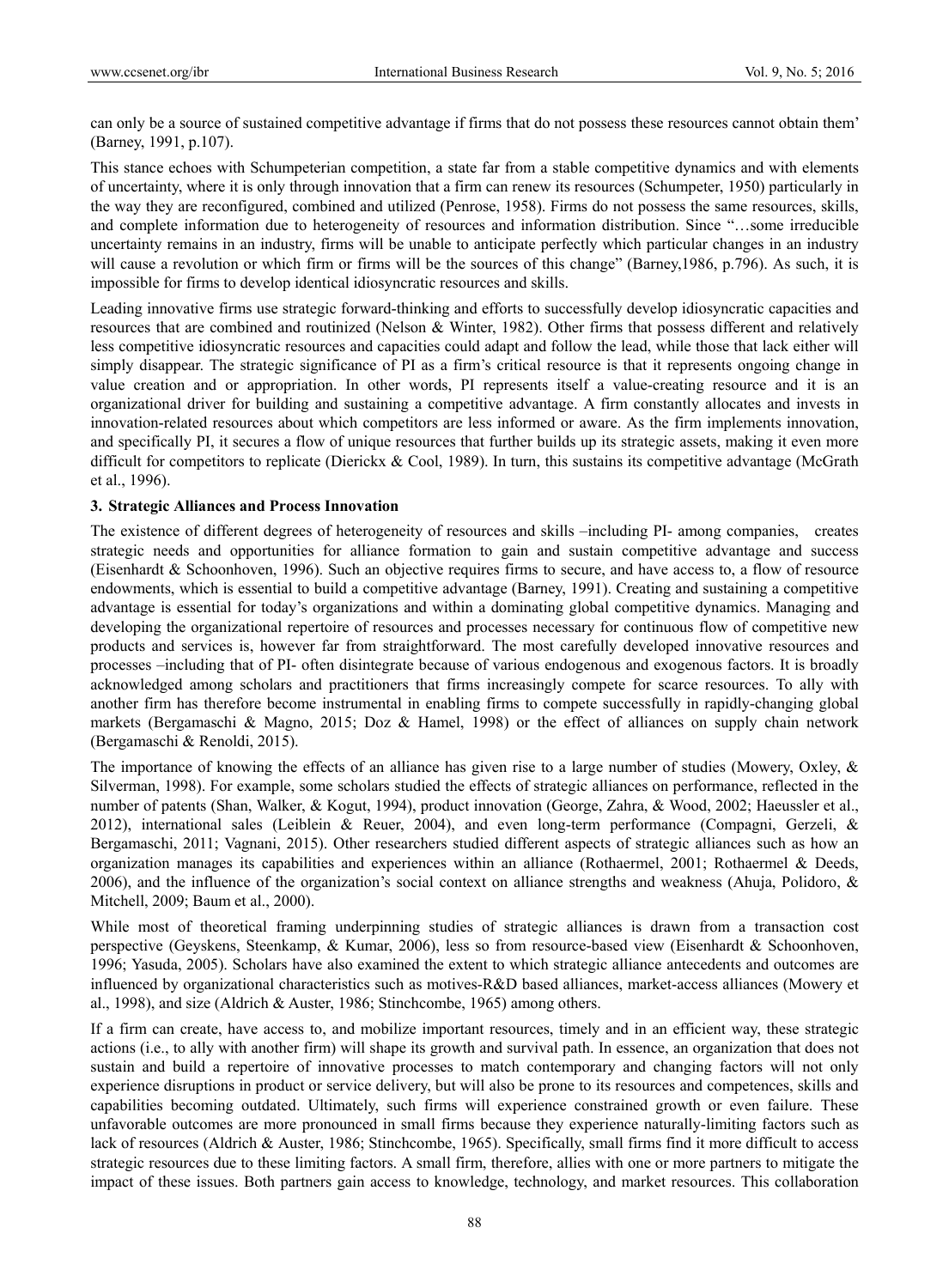provides access to multi-faceted resources, so will influence the organizations' internal environment and attributes, including development of process innovation. We therefore expect that:

*Hypothesis 1(H1): In small firms, there will be a positive association between a firm's pursuit of a strategic alliance and its development of PI.* 

#### **4. Firm Age and Process Innovation**

Scholars have consistently argued that age has an influential role in a firm's strategic endeavors for renewal and change. While findings reveal both positive and negative influences of age on companies, scholars broadly acknowledge that a younger firm changes more often than an older one (de Figueiredo, Rawley, & Rider, 2015). One school of thought, led by Stinchcombe (1965), and supported by many more recent studies (for a review, please see (Baum et al., 2000) argues that younger firms experience more constraints in access to resources and market position instability because of "newness". The young firm, unlike an older one, is limited in its resources, and still developing its knowledge repertoire and know-how (Nelson & Winter, 1982). Its production system operations are not only at an early stage of development but also not yet crystalized as standardized routines (Eisenhardt & Schoonhoven, 1990).

Another school of thought relates these issues and constraints to the industry life cycle (Utterback & Abernathy, 1975). Utterback and Abernathy (1975) note that in a younger firm, strategic and competitive activities pertinent to process innovation will only be prioritized after product-performance strategies, and then sales maximization strategies, have been designed and implemented. Consequently, while older firms have a time-based advantage to focus on process innovation strategies, younger firms do not enjoy this privilege. This age-related differentiation, between older and younger firms, to develop and foster process innovation is even more pronounced in highly dynamic and hostile environments. This "newness" perspective offers an explanation for variation among firms, based on time-related maturity. As the firm matures over time, managers focus more on strategies pertinent to process innovation, presumably because they have secured competitive advantage from aggregated market experience and the strength of the firm's position (Pfeffer & Salancik, 2003; Stinchcombe, 1965). For instance, Miyazaki (1994) showed that innovation capability, along with firms' learning processes, increases over time. Older firms may also benefit from increased managerial ability to manage uncertainty, and achieve better market position and legitimacy (Withers, Drnevich, & Marino, 2011) and therefore are more likely to have secured, and appropriately allocated, more resources such as an experienced workforce (Edwards, Delbridge, & Munday, 2005; Weick, 1979).

Scholars also debate the liability of ageing from the stance that firms have a tendency to expend significant effort and resources mastering skills needed to secure immediate profit and economic returns. These investments are often committed at the expense of developing new competences that could strengthen future performance. The result is that the firm is stuck in a "competency trap" (Levinthal & March, 1993). Thus, the organizational inertia created imposes difficulty and cost factors for a firm to adjust to market needs once the investment has been made (Winter and Nelson, 1982). Bureaucratic structures, including established routines, processes, and practices, may lead to a core rigidity (Leonard-Barton, 1992). Increased institutionalization, over time, increases the cost of exploring opportunities for innovation (Anderson & Tushman, 1990). As firm age tends to reduce fit between an organization and its environment (Hannan & Freeman, 1984), the gap between organizational competencies and market increases. As a result, these competencies become outdated and obsolete (Barron, West, & Hannan, 1994). Empirically, researchers have found that this has a negative influence on innovation outputs such as the number of new products by units of sale and the proportion of innovative sales (Hansen, 1992). Similarly, Huergo and Jaumandreu, (2004a), using a wide sample of manufacturing firms, found that younger firms tend to be more likely than older ones to introduce innovations. Being young therefore outweighs the "newness" factor and enables the firm to be more entrepreneurial. In another study, the same researchers found that new companies performing process innovation have a higher rate of productivity growth, which, in turn, tends to converge to a common (activity-specific) growth rate with age (Huergo & Jaumandreu, 2004a).

Younger small firms generally enjoy higher levels of entrepreneurship, flexibility, and rapid response than their older cousins, internal conditions that encourage increased focus on product performance and sales-maximizing innovation (Withers, Drnevich, & Marino, 2011). By contrast, older firms, because of the advantage of time, develop routines and procedures that may be barriers to innovation in general (Nieto and Santamaria, 2010), but not to process innovation in particular. We therefore propose:

*Hypothesis 2 (H2): In small firms, there will be a negative association between firm age and its development of PI.* 

## **5. Exploring the Contingent Effect of Age for SA-PI Association**

Up to this point, a basic assumption has been that the process innovation effects of firm strategic alliances are not contingent on context-specific endogenous influencers on the firm. In this section, we relax this rather simplistic assumption. It is reasonable to consider the impact of age on the direct association between strategic alliances and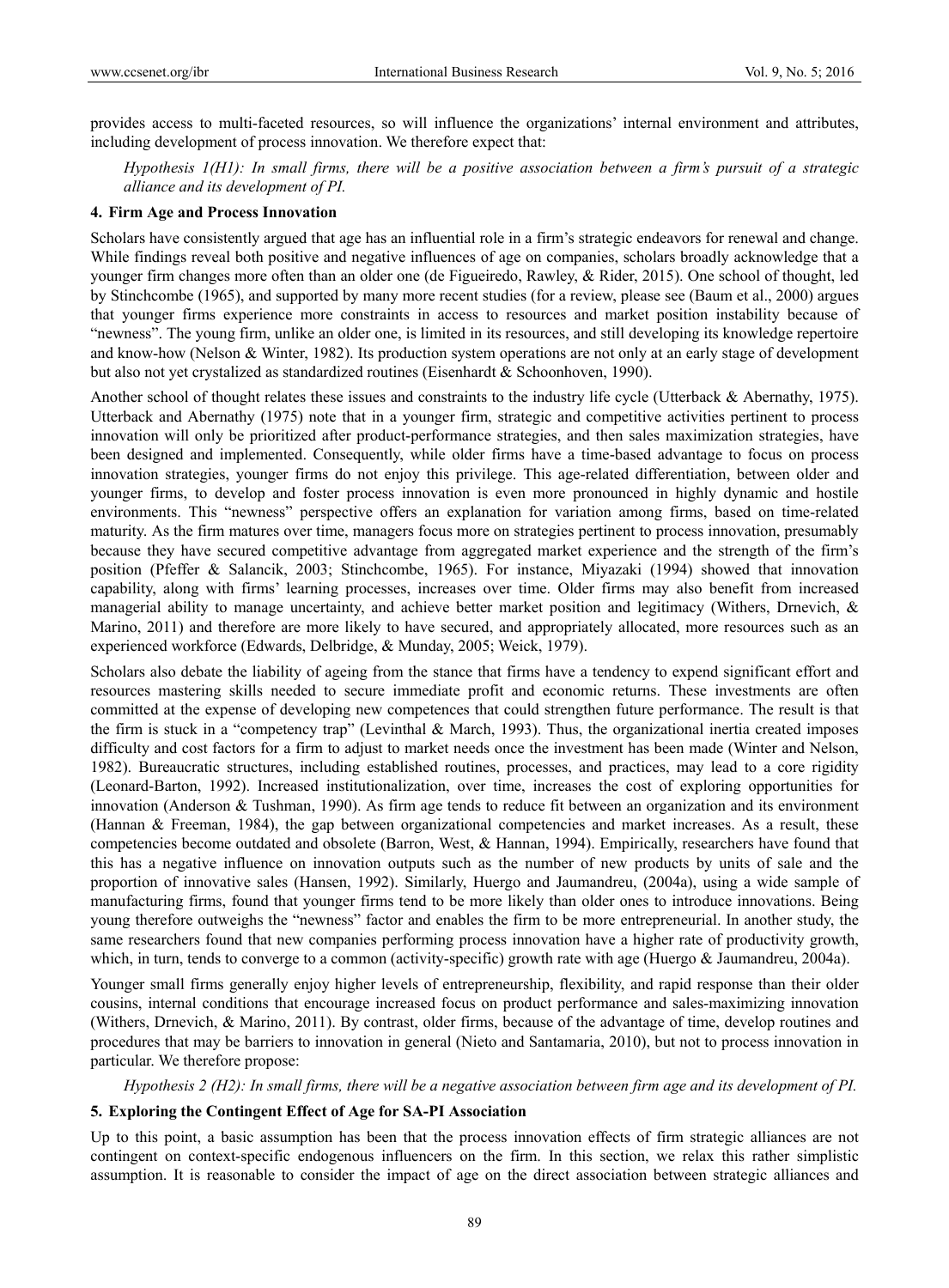process innovation. Specifically, if a firm decides to ally with another to enhance its innovation capabilities, it is likely that firm age will be a significant contingent factor. Some studies show that younger firms are not only faster to identify new opportunities to innovate but also less experienced, and so acquire more knowledge and new practices from alliances, resulting in improved efficiency and skills (Chase, Aquilano, & Jacobs, 2001; Hannan & Freeman, 1984). This means that they have a better opportunity for innovation than older firms.

Younger firms possess different characteristics which influence an alliance and its pertinent relationships. First, while these firms have less specialized but more flexible resources, older firms possess more specialized resource-base and are not incentivized to enter into an alliance because they can proactively promote innovation (Amit & Zott, 2012; Thornhill & Amit, 2003). In addition, mature firms have established routines that younger firms lack (Bruderl and Schussler, 1990; Freeman, Carroll, & Hannan, 1983). Core competencies of mature firms, including firm-specific knowledge, could become a source of a core rigidity (Leonard-Barton, 1992; Van de Ven, Polley, Garud, & Venkataraman, 2007). Empirical evidence indicates that older firms tend to innovate by exploiting existing knowledge rather than exploring new opportunities (Sørensen & Stuart, 2000; Thornhill & Amit, 2003). These older firms have a wider range of prior experience that allows them to avoid improvisation (Zahra, Sapienza, & Davidsson, 2006). Over time, firms tend to formalize their operative procedures and acquire more mechanistic structures that allow them to maintain their past competitive strengths and repeat successful strategies (Miller & Chen, 1994; Zahra, 2012).

These characteristics pertinent to firm age affect its influence on the development of innovative processes during strategic alliances. In other words, the age of a small firm may dictate the way it approaches collaboration opportunities over time. The age factor therefore helps to explain the extent to which a firm benefits from its collaboration with other partners to develop its repertoire of process innovation (Wales, et al., 2011). We therefore propose that:

*Hypothesis 3 (H3): The age of the firm moderates the association between strategic alliances and PI. Specifically, for younger small firms, gains from strategic alliances to develop PI are strengthened; but such gains are weakened for older small firms.* 

All of the research hypotheses illustrated above are presented in Figure 1.



Figure 1. Schematic representation of a firm's alliance-process innovation model

# **6. Methodology**

 $\overline{a}$ 

## *6.1 Sample and Data Collection*

The Italian context represents a suitable environment for researching process innovation in small firms<sup>1</sup>. Italy contains one of the largest shares of small and micro firms in the EU (Cucculelli & Bettinelli, 2016; European Commission, 2013) and maintains a disproportionately large proportion of businesses with fewer than 15 employees (Melchiorre & Rocca, 2013) due to the employment protection legislation that implies less rigid rules for such firms. We retrieved information about the sample population of small firms from the Registry of the Businesses of the Italian Chambers of Commerce. We conducted a survey in collaboration with Italian public institutions<sup>2</sup> with the objective of developing a

<sup>&</sup>lt;sup>1</sup>We define small firms as those that have from 5 to 15 employees; this definition is consistent with previous literature shows that firms this size are the ones which may effectively have the potential of implementing some innovation (Çokpekin, 2012; Czarnitzki & Kraft, 2010; de Jong & Kemp, 2003).

 $2^2$ The survey was part of a project organized by several Italian public institutions and involved one of the authors of the paper. The public institutions involved in this research were the Italian Ministry of Economic Development, the Department for Equal Opportunities, and two bodies of the Italian Chambers of Commerce, Centro Studi Unioncamere and Retecamere. Silvia Biffignandi, one of the authors of this paper, was the scientific coordinator of the project. We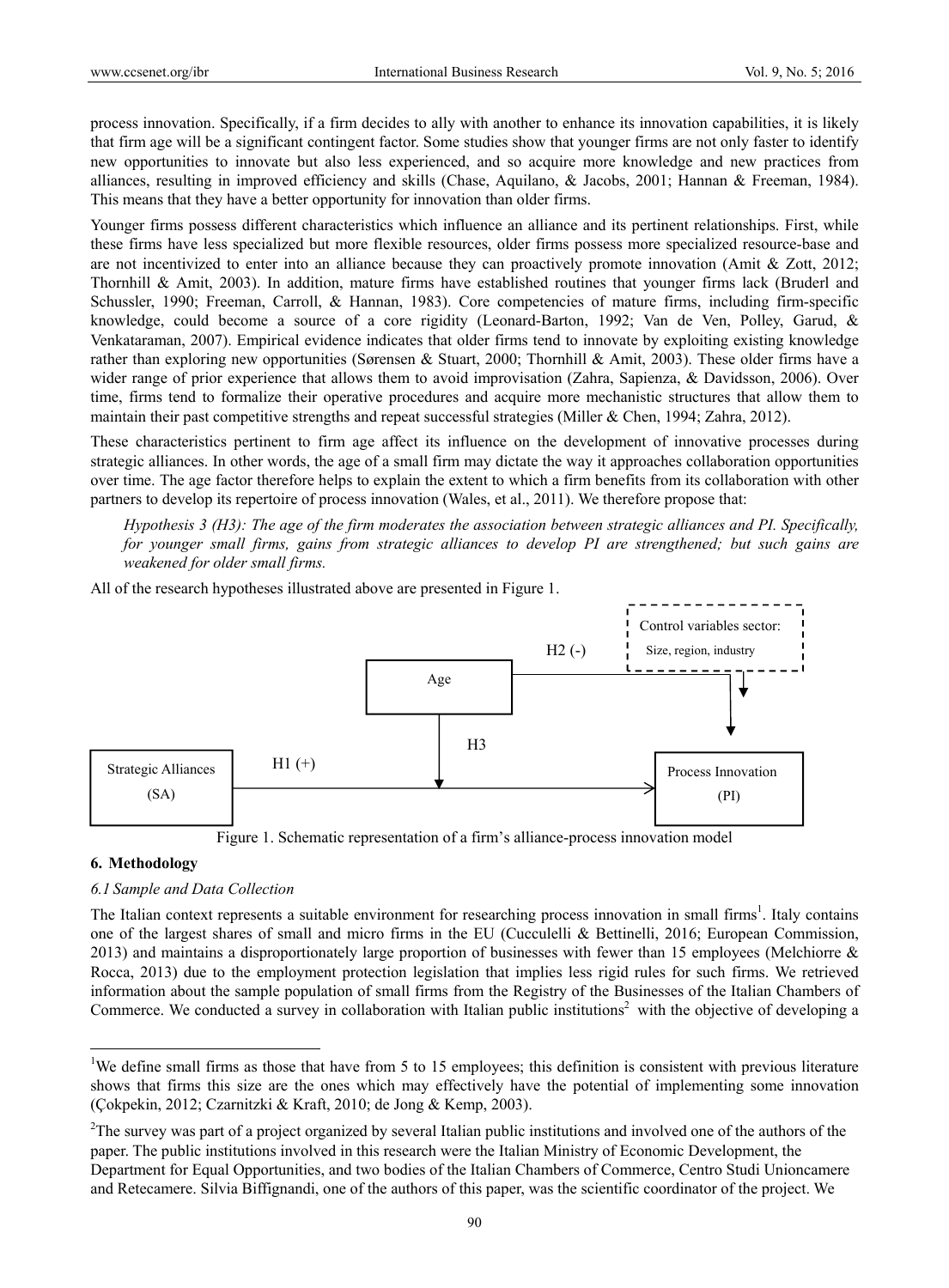database on entrepreneurship and competitiveness characteristics of Italian firms. Structured questionnaires were used and a probabilistic sample stratified by sector, legal form, and geographic distribution was drawn up using proportional allocation criteria. The sample size was determined with a confidence interval of 0.3% and 95%, with an admitted relative error of 14% for rare cases beyond 5%. This led to the definition of a stratified sample of 3001 firms that, referenced to the adopted procedures of stratification, can be considered representative of the population of Italian firms (Lohr, 2009). The list of companies to be interviewed was randomly extracted from the Italian Chamber of Commerce list using these stratification criteria. Firms from this list were selected through the application of the following sampling step:  $k=N/n$ . The survey was conducted using computer-assisted telephone interviewing (CATI) between May and July 2009. The interviews were all addressed to the CEO, in 19 cases the CEO was not available, and delegated either the general director or his/her major partner. Non-respondents were substituted, ensuring that the replacements belonged to same stratum (i.e., the same sector, legal form, and geographic distribution). Thanks to this approach the targeted sample size of 3 001 firms was entirely surveyed.

Given the objective of this paper, we extracted, from the above sample population, pertinent data on small firms, their alliances, and innovativeness characteristics. This resulted in a sample of 159 small firms, representing 5,3% of this firm category in the population of 3001 firms surveyed. Based on stratification process explained earlier, representativeness of our selected sample of firms is also supported by secondary data from ISTAT(2011). Specifically, according to ISTAT published reports on types and categories of firms in Italy, small firms make about 7% of the entire population of Italian firms, a proportion in line with the one we found in our extraction.

#### *6.2 Variables and Measures*

#### 6.2.1 Dependent Variable

Inspired by Crossan and Apaydin (2010) and Damanpour (1991), and the empirical work of Cantner et al. (2010) and Piening and Salge (2015), we measured process innovation using an ordinal scale. The ordinal scale is built by asking whether or not, over the past year, the firm was engaged in any of the following process innovations: 1) introduction of machinery and new technologies, 2) purchase of patents and licenses, 3) innovation in the business organization, and finally, 4) development of new production methods. Each of these items<sup>3</sup> is anchored with (0) and (1) reflecting answers as (no) or (yes) respectively.

The final ordinal index of process innovation is from (0) to (4) and reflects 5 possible events (zero means no process innovation was introduced, one means, one of the four options of PI was introduced, two, means two of the four options of PI introduced three means three options of PI introduced and finally four means four options of PI introduced). A high score indicates a high propensity of PI. A total of 38.5 % of the sampled firms declared that they had implemented at least one innovation over the past year. This early result is in line with previous literature (e.g. Edwards, et al., 2005; Piening & Salge, 2015). Table (1) presents descriptive statistics of measures used in the model. The PI variable has a mean value of 0.49 (1.30 if we only included firms that introduced at least one innovation). Also, data indicates that the firms in the sample implemented process innovation activities from level of zero (no PI) up to two options of PI over the previous year.

#### 6.2.2 Independent Variables

To investigate the effect of strategic alliances on innovation, we followed Nieto and Santamarìa (2010) and encoded the collaborative behavior of a firm as a dichotomous variable named *strategic alliances*. This equaled one if, over the past year, the firm had collaborated or taken part in joint initiatives within a network<sup>4</sup>, and 0 otherwise. Our other independent variable, firm *age,* was the number of years from establishment to data collection.

## 6.2.3 Control Variables

 $\overline{a}$ 

As geographical location of firms can produce positive knowledge externalities for growth and innovation (Marshall, 2004; Romer, 1990) and affect learning processes for innovation (Antonelli, 1998; Porter, 1998), we controlled for it by including in our model the dummy variables North-East, North-West, and Central that equaled one if the firm was

extend our appreciation to Unioncamere for sharing with us the database used in this research. The survey report and the complete list of variables can be found online at:

http://www.sviluppoeconomico.gov.it/images/stories/pubblicazioni/impresa\_genere\_ii.pdf. For the questionnaire, please refer to pages (216-225).

 $3$  These items correspond to F.1.1., 1.2, 1.3, 1.4 in the questionnaire

 $4$  These items correspond to E 9 and F 2 in the questionnaire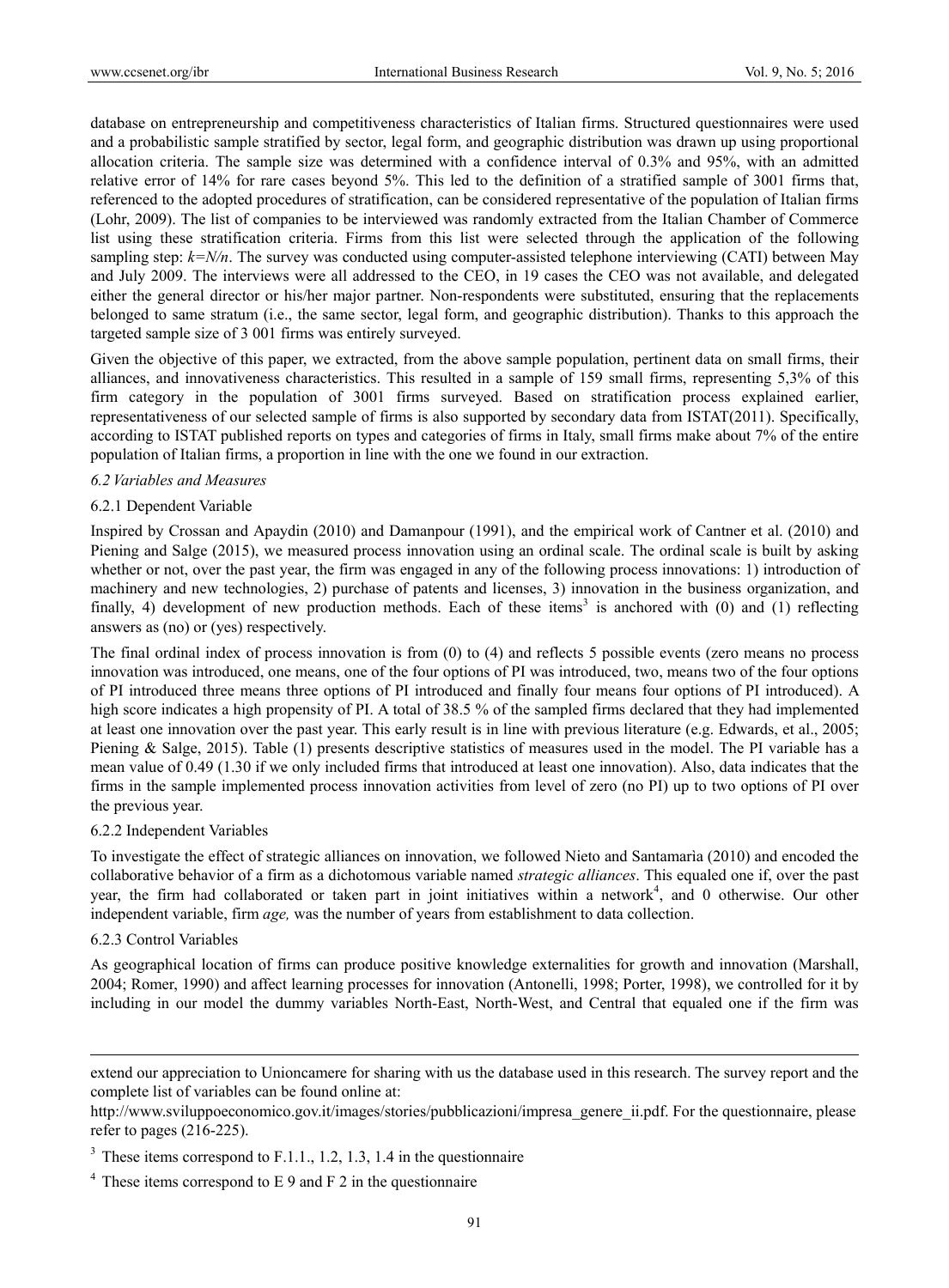located in one of these parts of Italy and zero otherwise<sup>5</sup>.

*Firm sector* is considered as a common control variable that could contribute to the variability of innovation activity, (e.g. Dagenais and Mohnen, 2000; Tsai, 2001) so we included two dummies, *manufacturing* and *commerce and services* to control for firm sector<sup>6</sup>. Finally, we controlled for firm size, because this can also explain innovation (e.g. Acs  $\&$ Audretsch, 1987; Scherer, 1965; Vaona & Pianta, 2008). *Firm size* was measured as the number of employees active in the company (Bertschek & Entorf, 1996; Vaona & Pianta, 2008).

When surveys are used to collect data at the same time from the same persons, common method variance (CMV) may be a concern. Evidence shows that this concern is stronger when both the dependent and focal explanatory variables are perceptual measures derived from the same respondent (Podsakoff & Organ, 1986; Spector, 2006). The variables measured in our study are not perceptual as they refer to exact firm characteristics and/or actions taken rather than to perceived constructs. As it is noted in the literature, more fact-based questionnaire items are less likely to be associated with CMV (Podsakoff, MacKenzie, Jeong-Yeon, & Podsakoff, 2003). This is why CMV should not be a major cause of concern (Chang, van Witteloostuijn, & Eden, 2010). Nevertheless, in this study we adopted various strategies to minimize any potential CMV bias. First, measures for different variables were gathered from different sources. In particular, sector, region, firm size and firm age where included in the Italian Chambers of Commerce database used to create the lists of contacts, while strategic alliances and process innovation where gathered thanks to the survey. Thus, most of the variables were collected from a different source than the dependent variable(s) are collected from (Chang et al., 2010). Second, respondents were assured of the confidentiality of the study, that there are no right or wrong answers, and that they should answer as honestly as possible (Chang et al., 2010).

| Construct                | Minimum                  | Maximum | Mean  | Std. Dev. |
|--------------------------|--------------------------|---------|-------|-----------|
| Process innovation       | O                        | 2       | 0.49  | 0.68      |
| Firm size                |                          | 15      | 6.90  | 2.49      |
| Strategic alliances (SA) | 0                        |         | 0.18  | 0.39      |
| Firm age                 |                          | 52      | 19.69 | 11.00     |
|                          | Relative Frequencies (%) |         |       |           |
| Manufacturing            | 30%                      |         |       |           |
| Commerce and Services    | 52%                      |         |       |           |
| Agriculture              | 18%                      |         |       |           |
| North-East               | 18%                      |         |       |           |
| North-West               | 29%                      |         |       |           |
| Central                  | 19%                      |         |       |           |
| South Italy and Islands  | 34%                      |         |       |           |
| $N = 159$                |                          |         |       |           |

Table 1. Descriptive Statistics for the variables included in the model (raw data).

#### **7. Results**

 $\overline{a}$ 

To test our hypotheses, we ran ordinal regression analyses commonly used when the dependent variable is ordinal (in this case from 0 to 4) in order to consider the probability of that event and all others above it in the ordinal ranking. We structured our analysis in steps, with variables entered sequentially in the regression models. For each step, we retained the variables from the previous model to measure the added variance explained. Table 2 presents correlations for each of the measures. Correlation results indicate empirical support for hypothesis 1 (H1), by showing a positive relationship between strategic alliances and process innovation ( $\rho = 0.545$ ,  $p < 0.01$ ), a result to which we will return later. As Table 2 shows, correlations among the independent variables suggested that multicollinearity was unlikely to be a problem. The assumptions made in an ordinal regression modeling were respected by our data, which showed that the proportional odds assumption was appropriate according to the test of parallel lines<sup>7</sup>.

The results of the regression analysis are shown in Table (3). We started with *Model 1*, where we tested whether the control variables *industry*, *geographical area* and *size* concurred in predicting process innovation. The results showed that the control variables were not significant. Hypothesis one predicted a positive relationship between strategic alliance and PI, that is, collaborative firms perform more process innovation than firms that did not collaborate with others. The results confirmed this, with a positive relationship between collaborative behavior and the dependent variable. These findings echoes with studies that emphasize the importance of taking part in strategic alliances to better achieve PI. Thus, to ally with another firm, may be one solution to overcome the barriers to develop PI (Das & Teng,

<sup>5</sup> South and Islands were the reference point for interpretation of results.

<sup>&</sup>lt;sup>6</sup>Firms belonging to the Agriculture sector were the reference point for interpretation of results.

<sup>&</sup>lt;sup>7</sup>Additional information is available from the authors.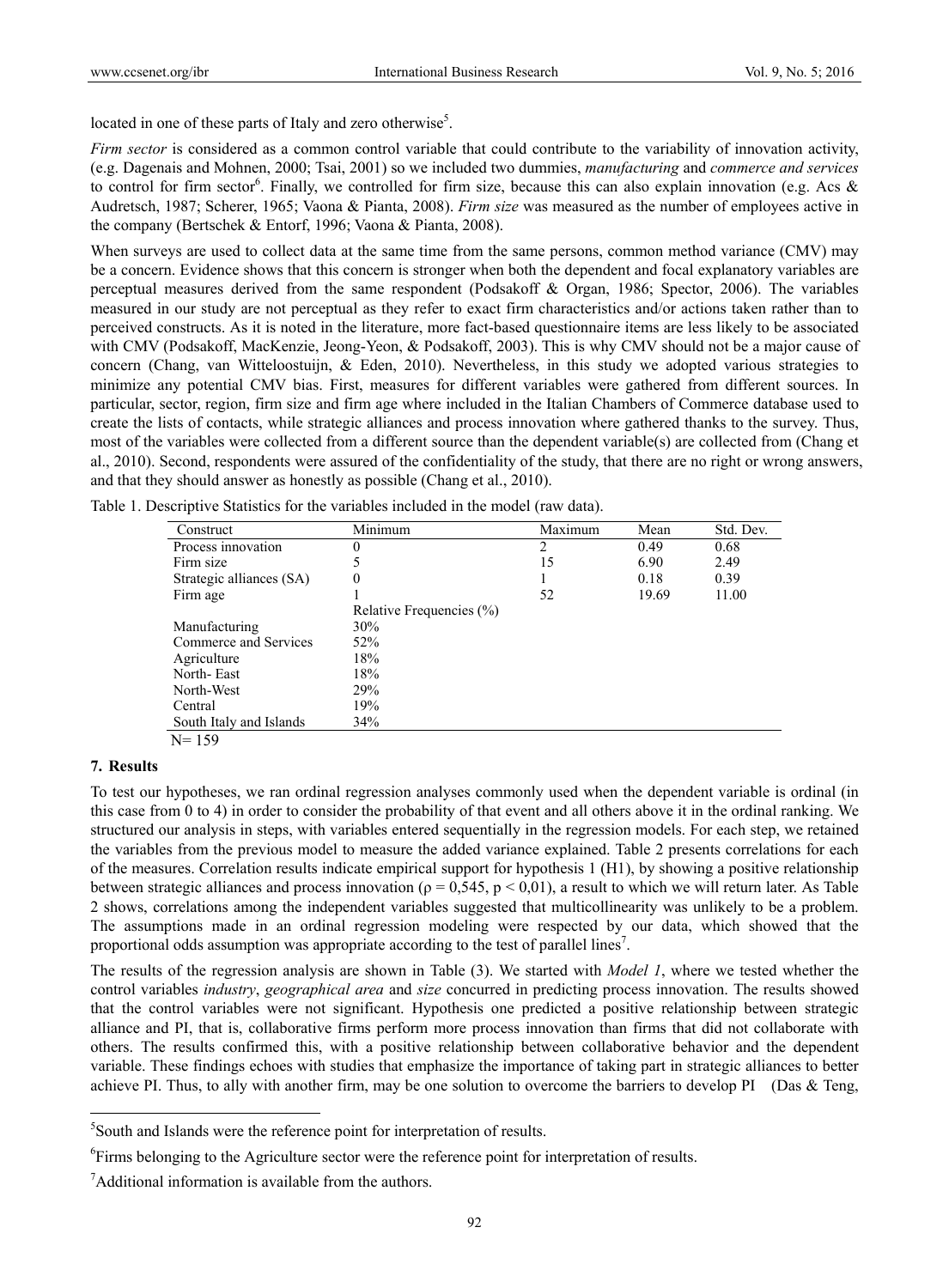2000; Hewitt-Dundas, 2006). Our final hypothesis predicted that firm age would have a moderating effect on the relationship between strategic alliance and PI. Interestingly, the moderating effect of firm age appears statistically significant. While company age *per se* did not significantly relate to PI, it emerged as a significant inter-player in the association between strategic alliances and process innovation. The difference in fit between model two and model three (which considered the interaction effect of age) indicated that the coefficient of moderating variable goes beyond the existent variables in explaining variance. Figure (2) illustrates a plot of this significant relationship.

Our independent variable (strategic alliances) was categorical and the moderator (age) continuous. As such, we followed the procedure recommended by MacCallum, Zhang, Preacher, and Rucker (2002) . To compare the extent to which a firm develops its process innovation while accounting for different age subgroups, we 'median split' our sample. We had two subgroups, those below the median age and those that are above. The variable *age* was therefore transformed into a categorical one with a young group of firms aged less than the median of the sample, and an old group with age equal to or above the median. Figure 2 shows the comparison of the extent of process innovation for the two subgroups and demonstrates that young firms benefit more than older ones from the increase in process innovation when they collaborate. The fit line representing younger firms has a higher slope than the fit line representing older firms. Additionally, as Figure 2 shows, if firms do not perform strategic alliances, the extent of PI is similar for the two subgroups.



Figure 2. Interaction between strategic alliances and process innovation, with firm age plotted based on median split Table 2, Correlations

|                                           |            | $\mathbf{2}$ | 3        | 4          | 5          | 6          |           | 8        | 9         | 10       | 11 |
|-------------------------------------------|------------|--------------|----------|------------|------------|------------|-----------|----------|-----------|----------|----|
| 1 Agriculture <sup>a</sup>                |            |              |          |            |            |            |           |          |           |          |    |
| 2<br>Manufacturing <sup>a</sup>           | $-0.311**$ |              |          |            |            |            |           |          |           |          |    |
| 3 Commerce and<br>services                | $-0.487**$ | $-0.679**$   |          |            |            |            |           |          |           |          |    |
| 5 North-East <sup>b</sup>                 | $-0.012$   | $-0.027$     | 0.034    |            |            |            |           |          |           |          |    |
| 4 North-West <sup>b</sup>                 | $-0.122$   | 0.154        | $-0.048$ | $-0.301**$ |            |            |           |          |           |          |    |
| 6 Central <sup>b</sup>                    | 0.055      | 0.057        | $-0.095$ | $-0.232**$ | $-0.314**$ |            |           |          |           |          |    |
| South<br>7<br>and<br>Islands <sup>b</sup> | 0.081      | $-0.174*$    | 0.098    | $-0.334**$ | $-0.451**$ | $-0.348**$ |           |          |           |          |    |
| 8 Firm size                               | $-0.099$   | 0.082        | 0.001    | $-0.020$   | 0.138      | 0.007      | $-0.122$  |          |           |          |    |
| 9<br>Strategic<br>alliance (SA)           | $-0.054$   | 0.115        | $-0.064$ | $0.199*$   | $-0.086$   | 0.138      | $-0.196*$ | 0.124    |           |          |    |
| 10 Firm age                               | $-0.108$   | $0.171*$     | $-0.074$ | $-0.028$   | 0.150      | $-0.113$   | $-0.026$  | $-0.079$ | 0.042     |          |    |
| Process<br>11<br>innovation (PI)          | 0.066      | $-0.091$     | 0.033    | 0.090      | 0.029      | $-0.005$   | $-0.098$  | 0.148    | $0.545**$ | $-0.018$ |    |

N=159 \*\* Correlation significant at 0.01 level, \* significant at 0.05 level (2-tailed)<sup>a</sup> Firms belonging to the Agriculture sector were the control group; <sup>b</sup> South and Islands were the reference point for interpretation of results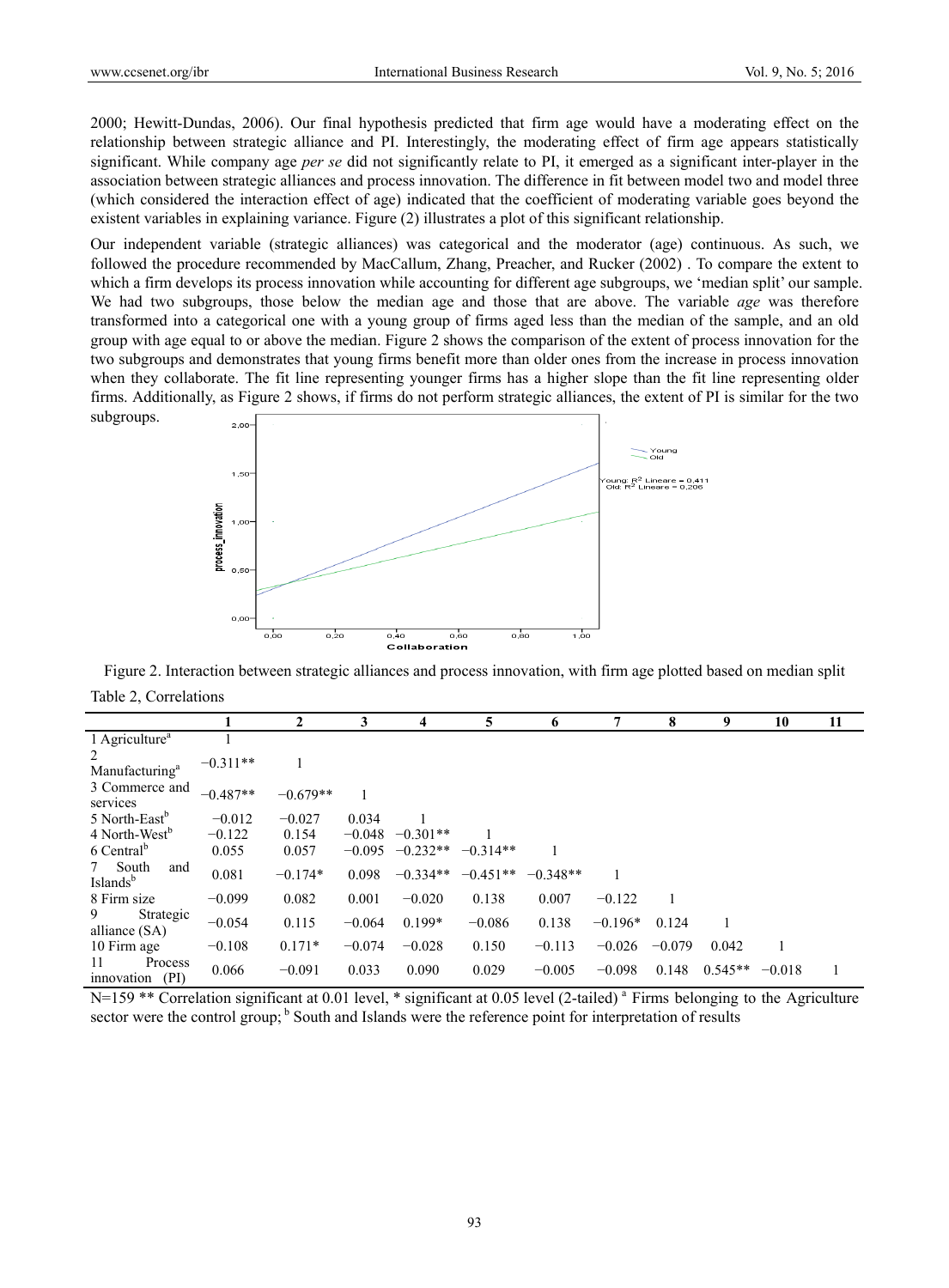|                                    | <b>Beta</b> | S.E.  | Wald  | <b>Beta</b>   | S.E.            | Wald  | <b>Beta</b> | S.E.  | Wald   |
|------------------------------------|-------------|-------|-------|---------------|-----------------|-------|-------------|-------|--------|
| Manufacturing <sup>a</sup>         | 0.794       | 0.491 | 2.621 | $1.315*$      | 0.559           | 5.530 | $1.280**$   | 0.555 | 5.318  |
| Commerce and services <sup>a</sup> | 0.348       | 0.429 | 0.658 | 0.438         | 0.452           | 0.939 | 0.513       | 0.460 | 1.244  |
| North-East <sup>b</sup>            | $-0.730$    | 0.467 | 2.438 | 0.224         | 0.538           | 0.173 | 0.235       | 0.545 | 0.186  |
| North-West <sup>b</sup>            | $-0.470$    | 0.431 | 1.193 | $-0.526$      | 0.456           | 1.331 | $-0.551$    | 0.454 | 1.470  |
| Central <sup>b</sup>               | $-0.345$    | 0.474 | 0.530 | 0.426         | 0.540           | 0.622 | 0.358       | 0.545 | 0.431  |
| Firm size                          | 0.100       | 0.063 | 2.502 | 0.074         | 0.069           | 1.144 | 0.078       | 0.069 | 1.261  |
| <b>Strategic alliances (SA)</b>    |             |       |       | $3.247***$    | 0.520<br>38.937 |       | $4.609***$  | 0.978 | 22.230 |
| Firm age                           |             |       |       | $-0.007$      | 0.017           | 0.202 | 0.009       | 0.019 | 0.224  |
| (SA) x (firm age)                  |             |       |       |               |                 |       | $-0.065*$   | 0.038 | 2.916  |
| Model $X^2$                        | 7.360       |       |       | 54.42***      |                 |       | 57.38***    |       |        |
| $R^2$ (Cox and Snell)              | 0.05        |       |       | 0.29          |                 |       | 0.303       |       |        |
| $R^2$ (Nagelkerke)                 |             | 0.05  |       | 0.35<br>0.364 |                 |       |             |       |        |

Table 3. Results of Ordinal Regression Analysis (dependent variable: Process innovation-PI)

\*\*\* p<,001, \*\* p<0,05, \* p<0,10<sup> $\alpha$ </sup> Dummy variable, baseline: Agriculture <sup>b</sup> Dummy variable, baseline: South Italy and Islands,

#### **8. Discussion and Implications**

In this paper, we aimed to theoretically articulate and empirically test association between a firm alliance and its PI, and the role of firm age on this relationship. Our analysis of a sample of 159 small firms, representative of the Italian population of small firms, revealed that having an alliance with another firm is directly and positively associated with PI. This indicates that when firms strategically ally with a partner, this will favorably influence the extent to which it develops process innovation. We were able to demonstrate that firm age is a significant moderator in this relationship. Our data reflects that younger firms would benefit more from strategic alliances with other firms to extend and develop aspirations of process innovation, while older firms will gain less from such actions. We offer a pragmatic, though partial, resolution to linkage between process innovation and strategic alliances of small firms, on the one side, and liability of newness, as expressed by firm age, on the other.

The first finding, on the positive relationship between a strategic alliance and PI, confirms the view that alliances are important facilitators of innovativeness (Konsti-Laakso et al., 2012). For the analyzed firms, possible benefits such as risk sharing and access to complementary resources (Ahuja, 2000; Pittaway, Robertson, Munir, Denyer, & Neely, 2004) may exceed the negative aspects of strategic alliances such as organizational and cultural discrepancies, conflicting interests, differences in timing or contributions or loss of core competence to third parties.

Contrary to hypothesis (H2), the second finding shows no evidence to support the prediction that younger firms have a higher propensity to develop PI. This result recalls the current debate in the literature: while it is true that younger firms may be less incentivized to focus on PI since they face (compared with older firms) more constraints in access to resources and knowledge, and market position instability because of "newness" (Baum et al., 2000; Nelson & Winter, 1982; Stinchcombe, 1965); it is also true that older firms (compared with younger ones) may experience more organizational inertia and a "competency trap" (Levinthal & March, 1993) that make it difficult for them to adjust to a changing environment and introduce PI (Nelson & Winter, 1982; Nieto & Santamaría, 2010; Withers et al., 2011).

One reason that could explain our finding of a non-significant relationship between firm age and PI could be found in the fact that the extant literature does not seem to have completely reached an agreement yet on the direction of this relationship: it can well be that in different life cycles phases, there could be positive and negative forces at play that compensate each other thus making it impossible to detect clear and univocal effects. In addition, the specific context in which we perform the study could also play a role (Bergamaschi & Randerson, 2016), for example it is not significant in our sample but it could be in other contexts (e.g., in other geographic locations etc.). The third finding (confirming H3), show that younger small firms that engage in a strategic alliance benefit more from this partnership, than older ones, in promoting their process innovation. This suggests an alliance may help younger firms to overcome barriers of limited access to desired resources, and therefore, able to innovate more (Huergo & Jaumandreu, 2004a, 2004b). Also, younger firms typically have higher flexibility and dynamicity (Hannan & Freeman, 1984) that allow them to collaborate more effectively, and thus be more innovative (Mazzarol & Reboud, 2008). Another explanation of this finding is that young firms may have a relatively more open-minded approach, increasing the likelihood that they will identify and exploit innovation opportunities (Withers et al., 2011).

This paper offers two theoretical contributions. First, while research has greatly enriched our understanding of innovation and the importance of innovation for creating competitive advantage (Cucculelli & Bettinelli, 2015; Cucculelli, Bettinelli, & Renoldi, 2014; Dossena, Bassani, Bettinelli, & Sanz, 2012), process innovation as an outcome has perhaps been under-researched (Macher & Mowery, 2009; Piening & Salge, 2015). Our paper represents an attempt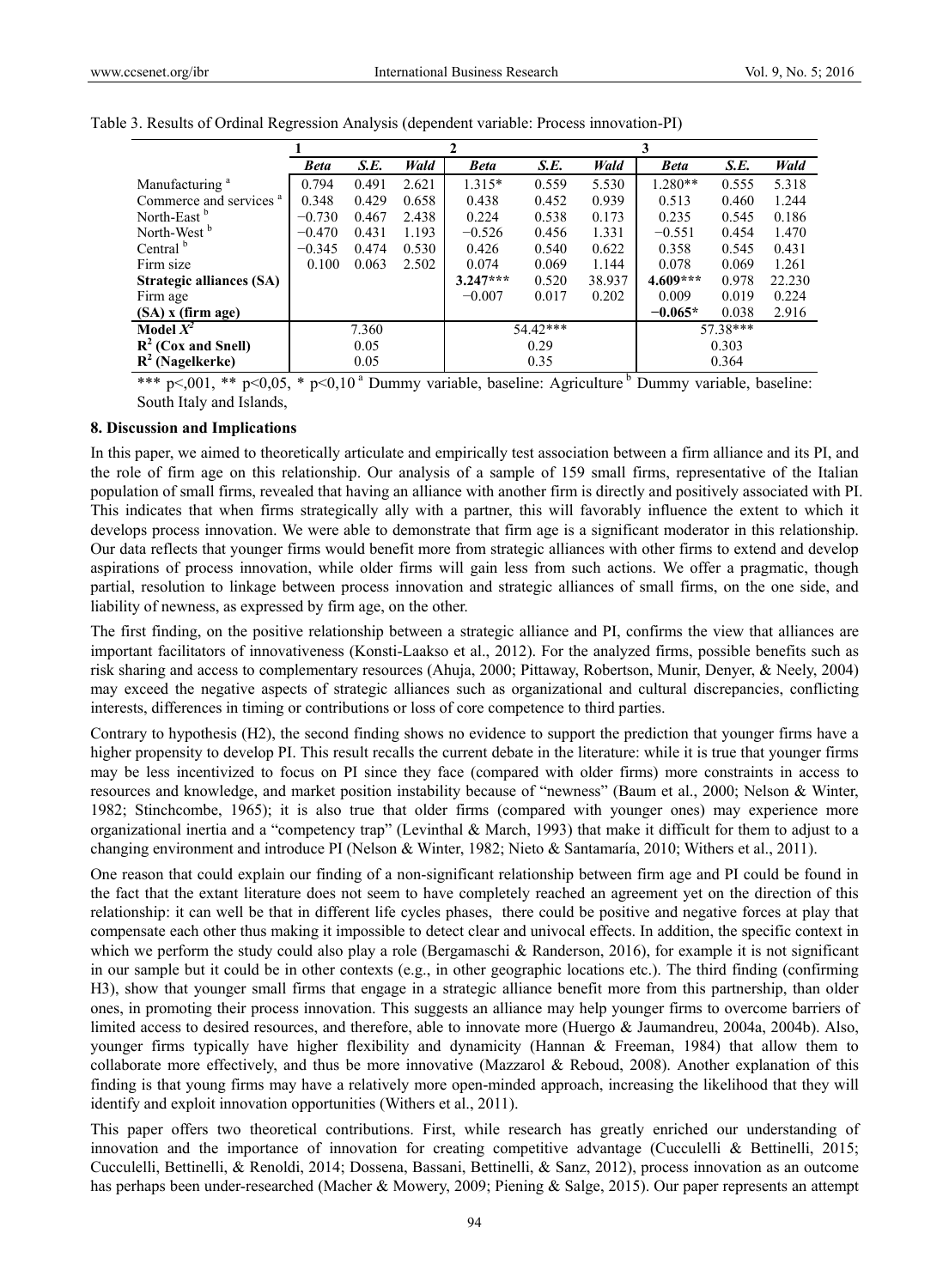to shed some light on the relationship between an alliance and PI, and in particular on the contingencies that contribute to its variability. Using RBV, we offer additional insights into the importance of sharing resources through alliances to overcome the liabilities of newness and develop process innovation. This shows that resources can be nurtured to achieve competitive advantage not only through internal processes, but also sharing, especially in the case of younger firms.

Strategic alliance is one of the pathways that a small firm adopts for sustenance and growth, and which mitigates the liabilities of newness. Our focus on PI departs from and extends the literature on innovation and alliances, which not only has treated partnering and process innovation as largely independent, but also left process innovation- as an outcome- relatively understudied (Crossan & Apaydin, 2010). In term of managerial implications, by confirming that an alliance with another firm is particularly beneficial for the development of process innovation, while accounting for age as a specific and important contingency, we offer a model that lends itself to managerial incentives on whether and how to manage partnerships and ultimately consideration of pertinent governance mechanisms. Our findings may also alert managers and decision makers in small firms that strategic decisions to ally and collaborate with other firms to develop process innovation are more likely to be successful at an early stage in the firm's life. From a practical point of view, by confirming that strategic alliances can be particularly beneficial, we provide an incentive for small firms to collaborate to achieve PI and governments to support them in this.

#### **9. Limitations and Further Research**

Like other studies, this research has limitations, and these results should therefore be interpreted with caution. First, our process innovation and strategic alliances variables may be an oversimplification of reality. In particular, our dependent variable measures process innovation but it does not measure whether the process innovation options are strictly connected to the fact of having performed a strategic alliance (i.e., the process innovation success of an alliance). Also, we operationalize our dependent variable with an index and measure strategic alliances with a dummy. While this approach is relative common in large scale studies on innovation (Cantner, Conti, & Meder, 2010; Laursen & Salter, 2006) and on alliances (Mairesse & Mohnen, 2002; Nieto & Santamaría, 2010), it may potentially inhibit the power of the model in terms of offering a more nuanced view of the dynamics under study. This is why future research should explore these variables in a more refined way. Our data did not allow us to control for partnering firm's characteristics, for instance, their set of resources, competencies and capabilities, geographic proximity or the type of partner (e.g., large, old, etc.) may play a role in completing the explanation of our dependent variable. In order to offer a more complete picture, future research could consider also these variables (i.e., partnering firm's features) that would be beneficial for our understanding.

In addition, the geographical context (Italy) of the studied firms is specific; and thus, interpretation of results needs to be taken with caution. This study could, however, be used as early evidence of a developed economy with an extended system of small firms, and the findings could be comparable, with due caution, to similar contexts. The data for this study is cross-sectional; therefore drawing definitive conclusions on causality is not warranted. A longitudinal study based on our proposed model could be useful to provide additional explanations and possible cause-effect relationships, if any, among the variables.

The approach of considering the moderating effects of firm age to give more details about an existing relationship allows the formulation of several other hypotheses for new research studies. Further investigation of the relationship between strategic alliances and innovation in small firms could include analysis of the moderating effects of other variables recognized as relevant. For example, it would be valuable to explore the interaction effects emerging from the personal characteristics of the firm's leadership or its network, or to extend the focus to the moderating role of the industry and market structure in which the small firms operates. These suggestions are only examples of possible areas for future in-depth analysis, which would strengthen the knowledge and the managerial implications of the benefits of networking for innovation.

#### **Acknowledgements**

We wish to thank *Shaker Zahra*, *Dovev Lavie*, *Clay Dibrell*, and *Alain Fayolle* for their useful and constructive comments that led to the improvement of the study. Put together, these valued feedbacks added much value as we have reviewed this study and arrived at the current version.

#### **References**

- Ahuja, G., Polidoro, F., & Mitchell, W. (2009). Structural homophily or social asymmetry? The formation of alliances by poorly embedded firms. *Strategic Management Journal*, *30*(9), 941–958. http://dx.doi.org/10.1002/smj.774
- Aldrich, H. E., & Auster, E. (1986). Even Dwarfs Started Small: Liabilities of Age and Size and Their Strategic Implications. *Research in Organizational Behavior*, *8*, 165–198.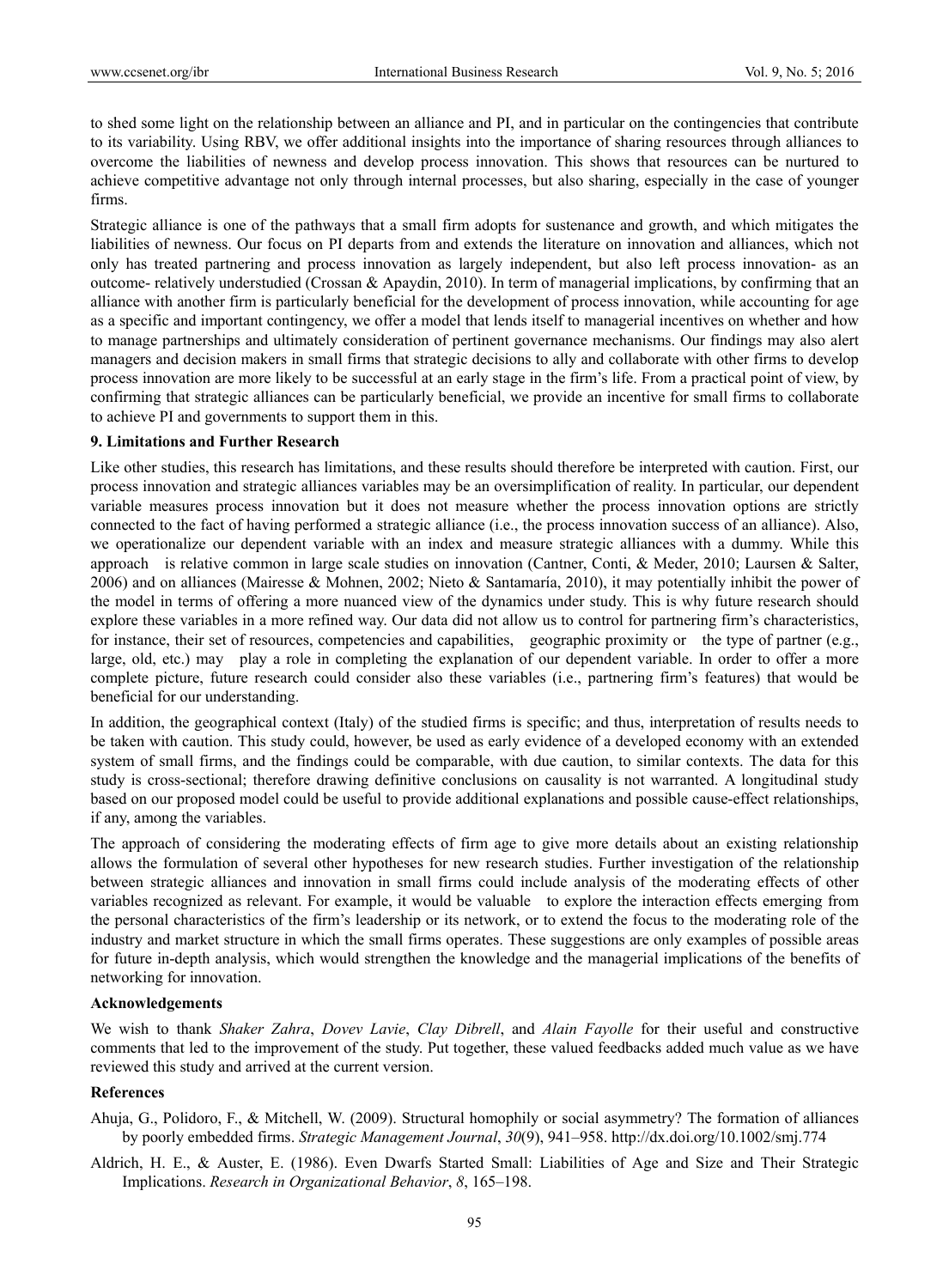- Aldrich, H. E., & Fiol, C. M. (1994). Fools Rush in? The Institutional Context of Industry Creation. *The Academy of Management Review*, *19*(4), 645–670.
- Andreini, D. (2010). Multichannel Integration for Small and Medium Retailers. In T. Brychan & Geoff (Eds.), *E-commerce Adoption and Small Business in the Global Marketplace:Tools for Optimization*. Hershey Pennsylvania: IGI Global. http://dx.doi.org/10.4018/978-1-60566-998-4.ch014
- Andreini, D., & Pedeliento, G. (2014). Crowdfunding: a financing alternative for new ventures: the kickstarter experience. *IR TOP*, 26–29.
- Barney, J. (1991). Firm Resources and Sustained Competitive Advantage. *Journal of Management*, *17*(1), 99–120. http://dx.doi.org/10.1177/014920639101700108
- Barron, D. N., West, E., & Hannan, M. T. (1994). A Time to Grow and a Time to Die: Growth and Mortality of Credit Unions in New York City, 1914-1990. *American Journal of Sociology*, *100*(2), 381–421. http://dx.doi.org/10.1086/230541
- Baum, J. A. C., Calabrese, T., & Silverman, B. S. (2000). Don't go it alone: alliance network composition and startups' performance in Canadian biotechnology. *Strategic Management Journal*, *21*(3), 267–294. http://dx.doi.org/10.1002/(SICI)1097-0266(200003)21:3<267::AID-SMJ89>3.0.CO;2-8
- Bergamaschi, M., & Magno, F. (2015). La logistica delle idee: i processi di trasferimento della conoscenza. In M. Bergamaschi & A. Renoldi (Eds.), *Logistica e Supply Chain Management*: 1–24. Milano: Pearson Education.
- Bergamaschi, M., & Randerson, K. (2016). The futures of family businesses and the development of corporate social responsibility. *Futures*, *75*, 54–65. http://dx.doi.org/10.1016/j.futures.2015.10.006
- Bergamaschi, M., & Renoldi, A. (2015). Dalla logistica al supply chain management. In M. Bergamaschi & A. Renoldi (Eds.), *Logistica e Supply Chain Management*: 25–46. Milano: Pearson Education.
- Cantner, U., Conti, E., & Meder, A. (2010). Networks and Innovation: The Role of Social Assets in Explaining Firms' Innovative Capacity. *European Planning Studies*, *18*(12), 1937–1956. http://dx.doi.org/10.1080/09654313.2010.515795
- Capon, N., Farley, J. U., Lehmann, D. R., & Hulbert, J. M. (1992). Profiles of Product Innovators among Large U.S. Manufacturers. *Management Science*, *38*(2), 157–169. http://dx.doi.org/10.1287/mnsc.38.2.157
- Chang, S. J., van Witteloostuijn, A., & Eden, L. (2010). From the Editors: Common method variance in international business research. *Journal of International Business Studies*, *41*(2), 178–184.
- Christensen, C. M., & Raynor, M. E. (2003). *The Innovator's Solution: Creating and Sustaining Successful Growth*. Harvard Business School Press.
- Colombo, M. G., Grilli, L., Murtinu, S., Piscitello, L., & Piva, E. (2009). Effects of international R&D alliances on performance of high-tech start-ups: a longitudinal analysis. *Strategic Entrepreneurship Journal*, *3*(4), 346–368. http://dx.doi.org/10.1002/sej.78
- Compagni, A., Gerzeli, S., & Bergamaschi, M. (2011). The interplay between policy guidelines and local dynamics in shaping the scope of networks: the experience of the Italian Departments of Mental Health. *Health Services Management Research*, *24*(1), 45–54. http://dx.doi.org/10.1258/hsmr.2010.010013
- Crossan, M. M., & Apaydin, M. (2010). A Multi-Dimensional Framework of Organizational Innovation: A Systematic Review of the Literature. *Journal of Management Studies*, *47*(6), 1154–1191. http://dx.doi.org/10.1111/j.1467-6486.2009.00880.x
- Cucculelli, M., & Bettinelli, C. (2015). Business models, intangibles and firm performance: evidence on corporate entrepreneurship from Italian manufacturing SMEs. *Small Business Economics*, *45*(2), 329–350. http://dx.doi.org/10.1007/s11187-015-9631-7
- Cucculelli, M., & Bettinelli, C. (2016). Corporate governance in family firms, learning and reaction to recession: Evidence from Italy. *Futures*, *75*, 92–103. http://dx.doi.org/10.1016/j.futures.2015.10.011
- Cucculelli, M., Bettinelli, C., & Renoldi, A. (2014). How small-medium enterprises leverage intangibles during recessions. Evidence from the Italian clothing industry. *Management Decision*, *52*(8), 1491–1515. http://dx.doi.org/10.1108/MD-01-2014-0034
- Damanpour, F. (1991). Organizational Innovation: A Meta-Analysis of Effects of Determinants and Moderators. *The Academy of Management Journal*, *34*(3), 555–590. http://dx.doi.org/10.2307/256406
- Das, T. K., & Teng, B. S. (2000). A Resource-Based Theory of Strategic Alliances. *Journal of Management*, *26*(1), 31–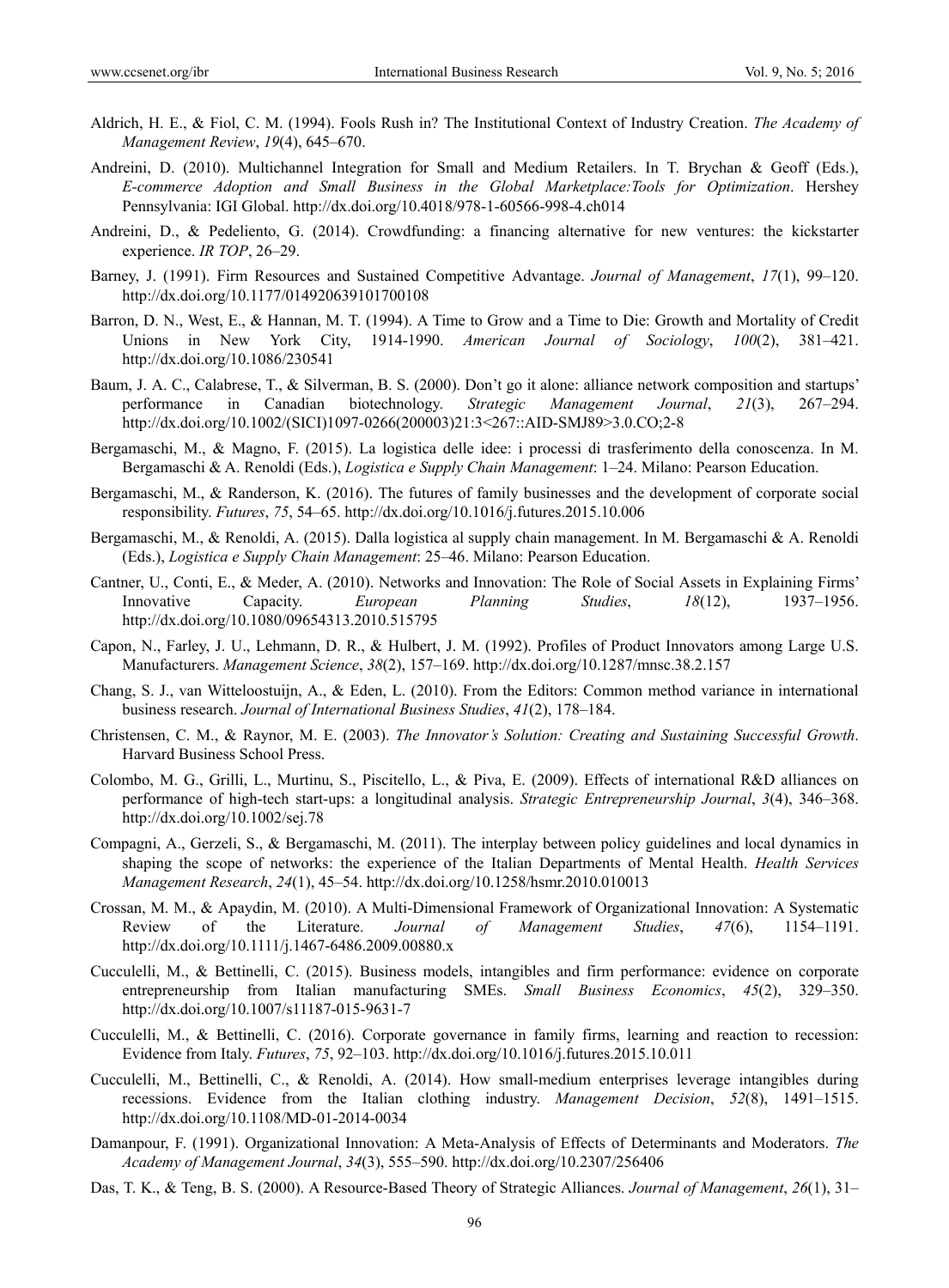61. http://dx.doi.org/10.1177/014920630002600105

- de Figueiredo, R. J. P., Rawley, E., & Rider, C. I. (2015). Why Are Firms Rigid? A General Framework and Empirical Tests. *Organization Science*. http://doi.org/10.1287/orsc.2015.0998
- Dierickx, I., & Cool, K. (1989). Asset Stock Accumulation and Sustainability of Competitive Advantage. *Management Science*, 35(12), 1504–1511. http://dx.doi.org/10.1287/mnsc.35.12.1504
- Dossena, G., Bassani, S., Bettinelli, C., & Sanz, L. (2012). Science Parks and their contribution to local innovation systems: empirical evidences. *Sinergie Italian Journal of Management*, *0*(84). http://www.eng.sinergiejournal.it/rivista1/index.php/sinergie/article/view/581.
- Doz, Y. L., & Hamel, G. (1998). *Alliance Advantage: The Art of Creating Value Through Partnering*. Harvard Business Press.
- Dushnitsky, G., & Lavie, D. (2010). How Alliance Formation Shapes Corporate Venture Capital Investment in the Software Industry: a Resource-Based Perspective. *Strategic Entrepreneurship Journal*, *4*(1), 22–48. http://dx.doi.org/10.1002/sej.81
- Edwards, T., Delbridge, R., & Munday, M. (2005). Understanding innovation in small and medium-sized enterprises: a process manifest. *Technovation*, *25*(10), 1119–1127. http://dx.doi.org/10.1016/j.technovation.2004.04.005
- Eisenhardt, K. M., & Schoonhoven, C. B. (1990). Organizational Growth: Linking Founding Team, Strategy, Environment, and Growth Among U.S. Semiconductor Ventures, 1978-1988. *Administrative Science Quarterly*, *35*(3), 504. http://dx.doi.org/10.2307/2393315
- Eisenhardt, K. M., & Schoonhoven, C. B. (1996). Resource-based View of Strategic Alliance Formation: Strategic and Social Effects in Entrepreneurial Firms. *Organization Science*, *7*(2), 136–150. http://dx.doi.org/10.1287/orsc.7.2.136
- Ettlie, J. E., & Reza, E. M. (1992). Organizational Integration and Process Innovation. *Academy of Management Journal*, *35*(4), 795–827. http://dx.doi.org/10.2307/256316
- European Commission. (2013). *Enterprise and Industry 2013 SBA Fact Sheet-ITALY*: 1–16. Brussels (Belgium): Europena Commission Joint Research Centre.
- George, G., Zahra, S. A., & Wood, D. R. (2002). The effects of business-university alliances on innovative output and financial perfromance: A study of publicly traded biotechnology companies. *Journal of Business Venturing*, *17*(6), 577–609.
- Geyskens, I., Steenkamp, J. B. E. M., & Kumar, N. (2006). Make, Buy, or Ally: A Transaction Cost Theory Meta-Analysis. *Academy of Management Journal*, *49*(3), 519–543. http://dx.doi.org/10.5465/AMJ.2006.21794670
- Gopalakrishnan, S., Bierly, P., & Kessler, E. H. (1999). A reexamination of product and process innovations using a knowledge-based view. *The Journal of High Technology Management Research*, *10*(1), 147–166. http://dx.doi.org/10.1016/S1047-8310(99)80007-8
- Gulati, R. (1995). Social structure and alliance formation patterns: A longitudinal analysis. *Administrative Science Quarterly*, *40*(4), 619. http://dx.doi.org/10.2307/2393756
- Haeussler, C., Patzelt, H., & Zahra, S. A. (2012). Strategic alliances and product development in high technology new firms: The moderating effect of technological capabilities. *Journal of Business Venturing*, *27*(2), 217–233. http://dx.doi.org/10.1016/j.jbusvent.2010.10.002
- Hamel, G. (1991). Competition for Competence and Inter-Partner Learning Within International Strategic Alliances. *Strategic Management Journal*, 12(, Special Issue: Global Strategy), 83–103.
- Hansen, J. A. (1992). Innovation, firm size, and firm age. *Small Business Economics*, *4*(1), 37–44.
- Hewitt-Dundas, N. (2006). Resource and Capability Constraints to Innovation in Small and Large Plants. *Small Business Economics*, *26*(3), 257–277. http://dx.doi.org/10.1007/s11187-005-2140-3
- Huergo, E., & Jaumandreu, J. (2004a). Firms' age, process innovation and productivity growth. *International Journal of Industrial Organization*, *22(*4), 541–559. http://dx.doi.org/10.1016/j.ijindorg.2003.12.002
- Huergo, E., & Jaumandreu, J. (2004b). How Does Probability of Innovation Change with Firm Age? *Small Business Economics*, *22*(3-4), 193–207. http://dx.doi.org/10.1023/B:SBEJ.0000022220.07366.b5
- Hughes, M., Morgan, R. E., Ireland, R. D., & Hughes, P. (2014). Social Capital and Learning Advantages: A Problem of Absorptive Capacity. *Strategic Entrepreneurship Journal*, *8*(3), 214–233. http://dx.doi.org/10.1002/sej.1162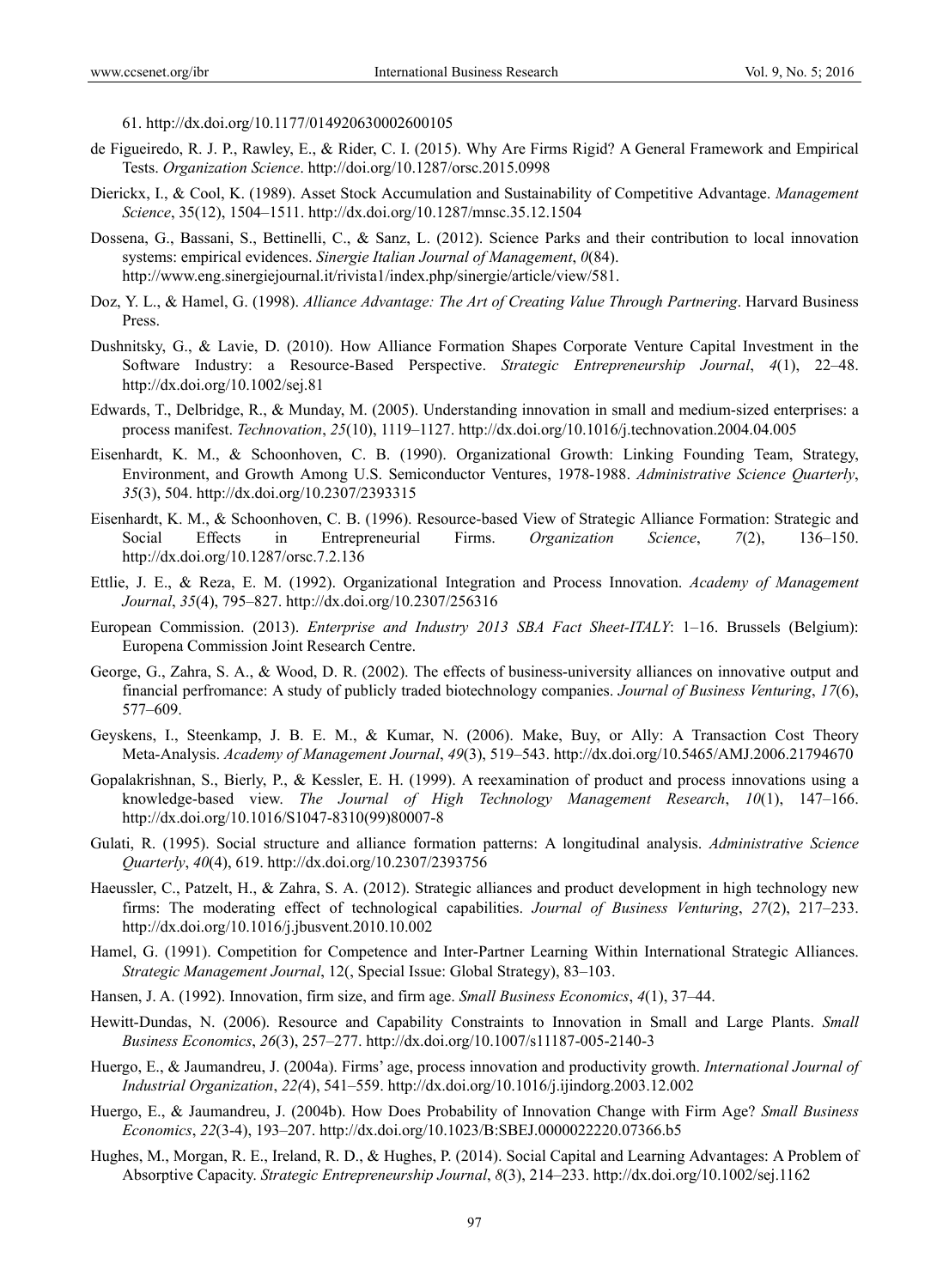- ISTAT. (2011). Censimento Industria e Servizi. *Censimento Industria e Servizi 2011*. http://www.istat.it/it/censimento-industria-e-servizi.
- Joshi, A. M., & Nerkar, A. (2011). When do strategic alliances inhibit innovation by firms? Evidence from patent pools in the global optical disc industry. *Strategic Management Journal*, *32*(11), 1139–1160. http://dx.doi.org/10.1002/smj.929
- Lahiri, N., & Narayanan, S. (2013). Vertical integration, innovation, and alliance portfolio size: Implications for firm performance. *Strategic Management Journal*, *34*(9), 1042–1064. http://dx.doi.org/10.1002/smj.2045
- Laursen, K., & Salter, A. (2006). Open for Innovation: The Role of Openness in Explaining Innovation Performance among U.K. Manufacturing Firms. *Strategic Management Journal*, *27*(2), 131–150. http://dx.doi.org/10.1002/smj.507
- Lavie, D., Lechner, C., & Singh, H. (2007). The Performance Implications of Timing of Entry and Involvement in Multipartner Alliances. *Academy of Management Journal*, *50*(3), 578–604. http://dx.doi.org/10.5465/AMJ.2007.25525906
- Leiblein, M. J., & Reuer, J. J. (2004). Building a foreign sales base: the roles of capabilities and alliances for entrepreneurial firms. *Journal of Business Venturing*, *19*(2), 285–307. http://dx.doi.org/10.1016/S0883-9026(03)00031-4
- Li, L., Qian, G., & Qian, Z. (2013). Do partners in international strategic alliances share resources, costs, and risks? *Journal of Business Research*, *66*(4), 489–498. http://dx.doi.org/10.1016/j.jbusres.2011.12.001
- Lohr, S. (2009). *Sampling: design and analysis*. Boston, MA: Nelson Education.
- Macher, J. T., & Mowery, D. C. (2009). Measuring Dynamic Capabilities: Practices and Performance in Semiconductor Manufacturing. *British Journal of Management*, *20*, S41–S62. http://dx.doi.org/10.1111/j.1467-8551.2008.00612.x
- Mairesse, J., & Mohnen, P. (2002). Accounting for Innovation and Measuring Innovativeness: An Illustrative Framework and an Application. *The American Economic Review*, *92*(2), 226–230. http://dx.doi.org/10.1257/000282802320189302
- McGrath, R. G., Tsai, M. H., Venkataraman, S., & MacMillan, I. C. (1996). Innovation, Competitive Advantage and Rent: A Model and Test. *Management Science*, *42*(3), 389–403. http://dx.doi.org/10.1287/mnsc.42.3.389
- Melchiorre, M., & Rocca, E. (2013). The Unintended Consequences of Italy's Labour Laws: How Extensive Labour Regulation Distorts the Italian Economy. *Economic Affairs*, *33*(2), 156–173. http://dx.doi.org/10.1111/ecaf.12012
- Mendoza Moheno, J., Hernández Calzada, M. A., & Salazar Hernández, B. C. (2014). Implications of strategy in innovation in SMEs. *International Journal of Business Environment*, *6*(2), 161–176. http://dx.doi.org/10.1504/IJBE.2014.060190
- Miles, G., Preece, S. B., & Baetz, M. C. (1999). Dangers of dependence: The impact of strategic alliance use by small technology-based firms - ProQuest. *Journal of Small Business Management*, *37*(2), 20–29.
- Mowery, D. C., Oxley, J. E., & Silverman, B. S. (1998). Technological overlap and interfirm cooperation: implications for the resource-based view of the firm. *Research Policy*, *27*(5), 507–523. http://dx.doi.org/10.1016/S0048-7333(98)00066-3
- Nelson, R. R., & Winter, S. G. (1982). *An evolutionary theory of economic change*. Belknap Press.
- Nieto, M. J., & Santamaría, L. 2010. Technological Collaboration: Bridging the Innovation Gap between Small and Large Firms\*. *Journal of Small Business Management*, *48*(1), 44–69. http://dx.doi.org/10.1111/j.1540-627X.2009.00286.x
- Penrose, E. T. (1958). *The theory of the growth of the firm*. New York: Wiley.
- Peteraf, M. A. (0993). The cornerstones of competitive advantage: A resource-based view. *Strategic Management Journal*, *14*(3), 179–191. http://dx.doi.org/10.1002/smj.4250140303
- Pfeffer, J., & Salancik, G. R. (2003). *The External Control of Organizations: A Resource Dependence Perspective*. Stanford University Press.
- Piening, E. P., & Salge, T. O. (2015). Understanding the Antecedents, Contingencies, and Performance Implications of Process Innovation: A Dynamic Capabilities Perspective. *Journal of Product Innovation Management*, *32*(1), 80– 97. http://dx.doi.org/10.1111/jpim.12225
- Podsakoff, P. M., MacKenzie, S. B., Jeong-Yeon, L., & Podsakoff, N. P. (2003). Common Method Biases in Behavioral